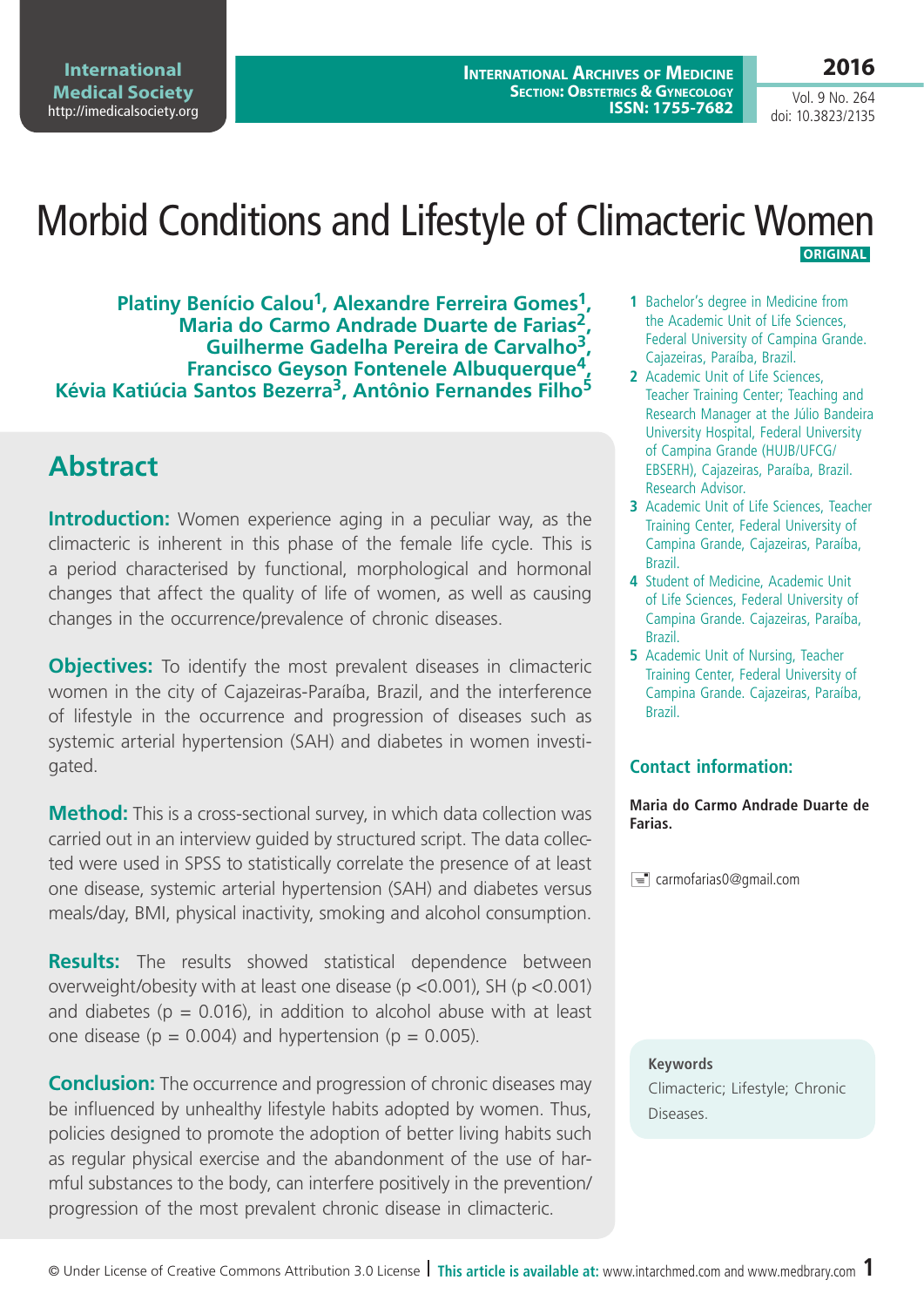**2016** Vol. 9 No. 264

**International Archives of Medicine Section: Obstetrics & Gynecology ISSN: 1755-7682**

doi: 10.3823/2135

## **Introduction**

Population aging is one of the most significant trends of the twenty-first century, with important and far-reaching implications for all areas of society [1]. Thus, understanding the aging process of a population leads to the understanding of all the biopsychosocial aspects involving morbid paintings inherent to this population.

We consider that the increase in life expectancy is one of the major social achievements of modernity, not being privileged to some countries or classes, but a worldwide phenomenon. This implies greater longevity and a consequent increase in the time living with chronic diseases that limit and impair the quality of life of the elderly population [2].

Women age in a particular way because they experience perimenopause concurrent with the aging process. This transitional and critical period is characterised by the progressive hypoestrogenism which culminates in the final cessation of menstrual cycles [3]. It is a period of female biological evolution, characterised by menstrual, physical, bone, vasomotor, cardiovascular and psychological changes. Such changes may increase cholesterol levels and influence the emergence of many diseases, including cardiovascular disease and diabetes. These pathophysiological processes can directly affect the well-being of women, causing physical and emotional changes that can influence it in the workplace, culture, customs and personal characteristics [4]. Thus, it is necessary to understand how diseases manifest in this part of the population.

The entire Brazilian population has gone through an intense demographic transition, becoming a country with the highest prevalence in the elderly population. In less than 40 years, Brazil has a mortality scenario itself of a young population to a framework of complex and costly diseases, typical of the oldest countries, characterised by multiple chronic diseases that last for years, with demands constant care, continuous medication and periodic reviews [5].

From the presented epidemiological panel studies, the most prevalent chronic diseases prioritised in lines of care for diseases/risk factors are: reno cardiovascular diseases; diabetes; obesity; chronic respiratory diseases; and cancer (breast and cervix). Among the most prevalent are systemic arterial hypertension (SAH) and diabetes; chronicity of these diseases has a great economic impact on society, and a need for health promotion strategies and the detection of risk groups for preventive interventions [6].

Before the impact of these diseases in the elderly, there is a greater social focus on prevention, aimed not only at longer life expectancy, but at the health of the population [7].

Within the preventive model, risk factors for morbidity tables can be monitored by the lifestyles adopted, including options and decisions made by the individual with respect to their health and ways of living [8]. Thus, preventing tobacco use, the harmful use of alcohol and maintaining healthy habits such as healthy eating and physical activity reduce the risk of chronic diseases [9].

The study is justified by the extremely important research into the impact of the adoption of healthy habits on morbid conditions, as the increased occurrence of these diseases due to the aging population results in a greater demand for medical care, with a consequent increase in public spending on health.

Due to the lack of Brazilian studies on the subject and taking into account the specific nature of the population studied, this study aimed to identify the prevalence of morbid pictures in climacteric women of the city of Cajazeiras, Paraíba, Brazil, the diseases that affect this population and its relationship with the lifestyle adopted by these women.

# **Method**

This is a cross-sectional study with a quantitative approach, performed in the Family Health Units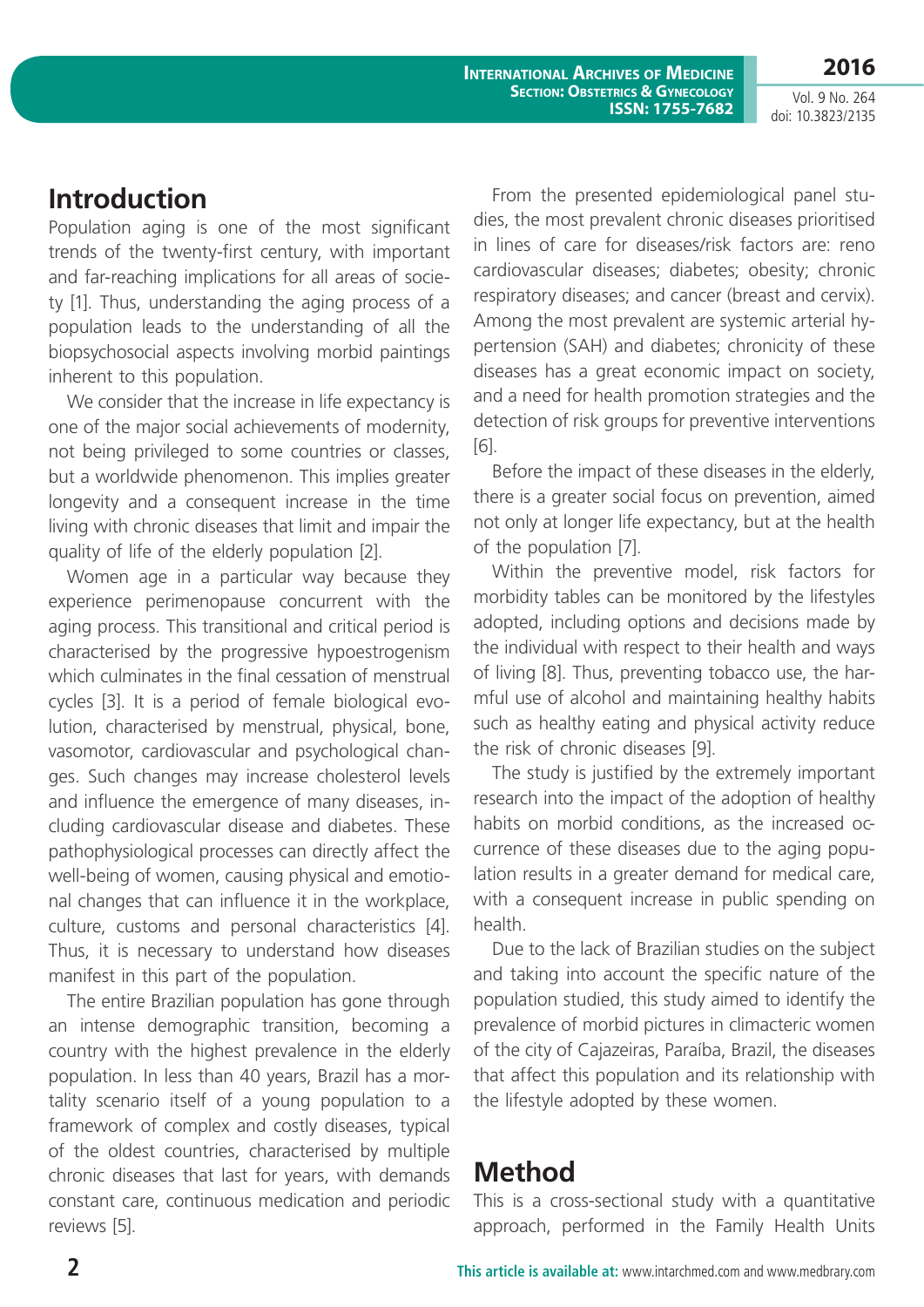**2016**

Vol. 9 No. 264 doi: 10.3823/2135

(BFHU) in the city of Cajazeiras - PB, from January 2013 to March 2014. This municipality is located in the high state of the hinterland, lies 476 km from the capital, has a land area of 566 km² and has 58,443 inhabitants, according to the latest census conducted by the Brazilian Institute of Geography and Statistics [10].

The sample of this research was calculated probabilistically, based on a sample calculation of finite population, adopting a significance level of 5% sampling error and 95% confidence interval, based on a population of 9996 women aged 35 to 65 years. The sample to be investigated was calculated to be 385 women; however, 543 interviews were performed. After applying the exclusion criteria, the final study included 396 women.

Women in the age group from 40 to 60 years who were enrolled in the health units of the municipality's family and who agreed to participate after reading and signing the informed consent were included. Those who had undergone hysterectomy and used hormone replacement therapy (HRT) and/or hormonal contraceptive and with the absence of climacteric symptoms were excluded.

To perform the data collection, interviews were performed, using a structured script as a template, and considering items that have identified socioeconomic, demographic, health indicators and the occurrence of climacteric symptoms.

Interviews were conducted in UBSF, taking advantage of the presence of women in units to perform cytological analysis, Hypertension Program consultation and Diabetes (HIPERDIA), and home visits with community health workers.

This study was a quantitative approach, analysing the variables statistically using the chi-squared test. The instruments of data collection were listed for the Statistical Package for Social Sciences (SPSS) version 17, free downloadable version. For the variables age, education and per capita income, the mean and standard deviation were identified.

The variables consisted of demographic data: age, education, income per capita, ethnicity, marital status, menopausal status, and Lifestyle: physical activity, meals/day, smoking, alcohol consumption and BMI; the data were obtained by morbid paintings by the interviewees' reports. The presence of hypertension and diabetes was confirmed by registering at the HIPERDIA program and the use of hypotensive and hypoglycaemic data.

The per capita income was obtained by dividing the sum total household income by the number of family components, with reference to the minimum wage in force at the time of actual data collection. Schooling was evaluated based on the total number of complete years of formal study. Regarding ethnicity, this was dichotomized as white or not white and marital situation was with or without a steady partner.

Smoking was defined as daily smoking, regardless of the number of cigarettes. Women who reported physical activity at least three times a week, with a minimum duration of 30 minutes, were considered not sedentary.

Alcohol consumption was defined as the use of alcohol at least once a week. To categorise daily feeding, those women who had up to three daily meals were distinguished from those who had four or more.

The Body Mass Index (BMI) was evaluated by applying the formula BMI = weight  $(kq)/\text{height}^2$  $(m<sup>2</sup>)$ . Patients were categorised as normal (18.5-24.9 kg/m<sup>2</sup>), overweight  $(25.0-29.9 \text{ kg/m}^2)$  and obese ( $≥$ 30.0 kg/m<sup>2</sup>) [11]. In this research, BMI was categorised into two classes: normal weight and overweight/obesity. This grouping was due to the fact that overweight is a predisposing factor for chronic diseases and obesity is a morbid factor that is therefore referred to by the WHO as a multifactorial origin of disease.

This research followed the ethical recommendations of Resolution 196/96 of the National Health Council, which deals with human research.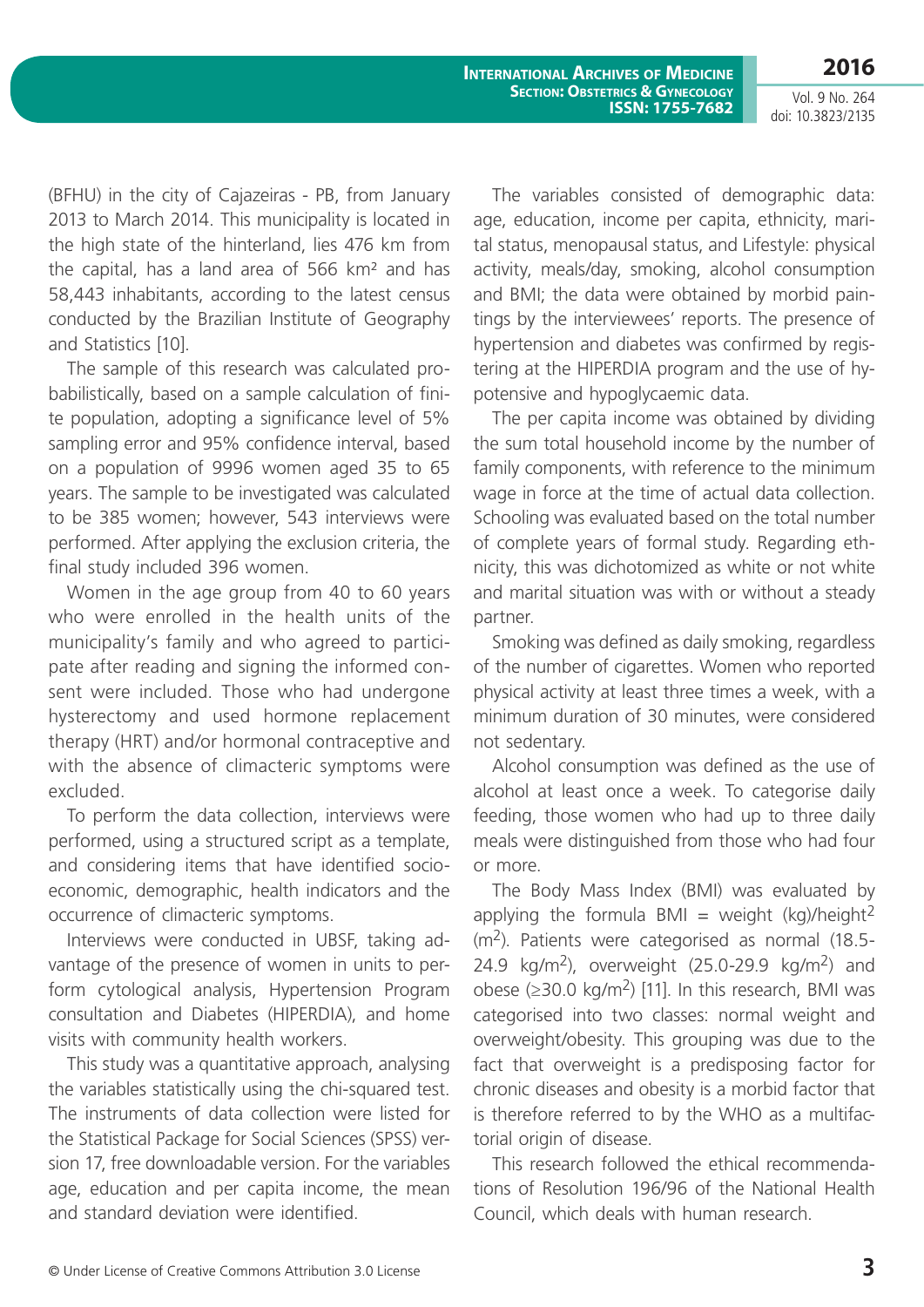Vol. 9 No. 264 doi: 10.3823/2135

It is part of a research "Symptoms of menopause: severity and associated factors", which was approved by the Research Ethics Committee of the State University of Paraíba – UEPB, according to CAAE protocol number 0462.0.133.000-11, dated 14/09/2011. The subjects involved were guaranteed the freedom to choose whether to participate or not in the study, confidentiality and respect regarding the information collected, awareness of the results and the possibility to leave the study at any time without harm to the participant.

## **Results**

The average age of the sample was  $49.84 \ (\pm 5.80)$ , with the range 40 to 60 years. Regarding menopausal status, 47.2% ( $n = 187$ ) were women who had no menses for 12 months or more. Overall, 69.9% ( $n = 277$ ) of women had a steady partner. As for per capita income, the average minimum wage was 0.71 ( $\pm$  0.69). The average years of schooling was 7.63 ( $\pm$  4.73) and 51.8% (n = 205) were caucasian (data not shown in table).

As shown in **Table 1**, of the 396 women interviewed, 47.5% ( $n = 188$ ) reported some pathology of chronic degenerative character or hormonal disorder, 35.1% ( $n = 139$ ) had systemic arterial hypertension (SAH) and 10.9% ( $n = 43$ ) had diabetes, associated or not with other health problems. There were also women who had some kind of disease such as cancer, osteoporosis and hormonal disorders (thyroid), among others.

In the pursuit of understanding those factors affecting the occurrence of morbid conditions of the menopausal women surveyed, there was a correlation between the presence of at least one disease (1), SAH (2) and diabetes (3) with the lifestyle variables **(Table 2)**.

The correlation of morbid conditions with meals/ day was not statistically significant. BMI showed an association with at least one disease and hypertension (p <0.001 in both), and diabetes (p =  $0.016$ ) **(Table 2)**.

**Table 1.**Distribution of conditions reports morbid climacteric women. Cajazeiras, PB.

| <b>Co-Morbid Conditions</b>                  | n              | $\frac{0}{0}$ |  |  |  |  |
|----------------------------------------------|----------------|---------------|--|--|--|--|
| $n = 396$                                    |                |               |  |  |  |  |
| At least one disease                         | 188            | 47.5          |  |  |  |  |
| Hypertension (SAH)                           | 139            | 35.1          |  |  |  |  |
| <b>Diabetes</b>                              | 43             | 10.9          |  |  |  |  |
| $n = 396$                                    |                |               |  |  |  |  |
| Only SAH                                     | 88             | 46.8          |  |  |  |  |
| Only Cancer                                  | 4              | 2.1           |  |  |  |  |
| Only Diabetes                                | 14             | 7.4           |  |  |  |  |
| Only Osteoporosis                            | 18             | 9.6           |  |  |  |  |
| Only hormonal disorder                       | 8              | 4.3           |  |  |  |  |
| SAH and cancer                               | 1              | 0.5           |  |  |  |  |
| SAH and diabetes                             | 23             | 12.2          |  |  |  |  |
| SAH and osteoporosis                         | 13             | 6.9           |  |  |  |  |
| SAH and hormonal disorder                    | 6              | 3.2           |  |  |  |  |
| Cancer and diabetes                          | 1              | 0.5           |  |  |  |  |
| Diabetes and osteoporosis                    | 1              | 0.5           |  |  |  |  |
| Osteoporosis and hormonal disorder           | $\overline{2}$ | 1.1           |  |  |  |  |
| SAH and cancer and osteoporosis              | 1              | 0.5           |  |  |  |  |
| SAH, diabetes and osteoporosis               | 3              | 1.6           |  |  |  |  |
| SAH, diabetes and hormonal disorder          | $\mathcal{P}$  | 1.1           |  |  |  |  |
| SAH, osteoporosis and hormonal disorder      | 1              | 0.5           |  |  |  |  |
| Diabetes, osteoporosis and hormonal disorder | 1              | 0.5           |  |  |  |  |
| All of these diseases (n=188)                | $\mathbf{1}$   | 0.5           |  |  |  |  |
| Source: Survey data, 2013-2014.              |                |               |  |  |  |  |

**Table 2.** List of morbid conditions with lifestyle variables.

|                               | <b>Comorbid Conditions</b>     |                      |                   |      |                          |      |                      |  |
|-------------------------------|--------------------------------|----------------------|-------------------|------|--------------------------|------|----------------------|--|
| <b>Lifestyle</b><br>variables | At least<br>one<br>Disease (1) |                      | <b>SAH</b><br>(2) |      | <b>Diabetes</b><br>(3)   |      |                      |  |
|                               | $\overline{\phantom{0}}$       | $\frac{0}{0}$        | $\overline{n}$    | $\%$ | $\overline{\phantom{0}}$ | $\%$ |                      |  |
| <b>Meals Day</b>              | $(1)$ 0.258                    |                      |                   |      |                          |      |                      |  |
| Up to $3$                     | 86                             | 45.5                 | 67                | 35.4 | 18                       | 9.5  | (2) 0.254            |  |
| $4 +$                         | 102                            | 49.3 72              |                   | 34.8 | 25                       | 12.1 | (3) 0.257            |  |
| <b>BMI</b>                    | (1) < 0.001                    |                      |                   |      |                          |      |                      |  |
| Overweight/<br>obesity        |                                | 133 55.2 105 43.6 33 |                   |      |                          |      | $13.7$ $(2) < 0.001$ |  |
| Proper<br>weight              | 55                             | $35.5 -$             | 34                | 21.9 | 10                       | 6.5  | $(3)$ 0.016          |  |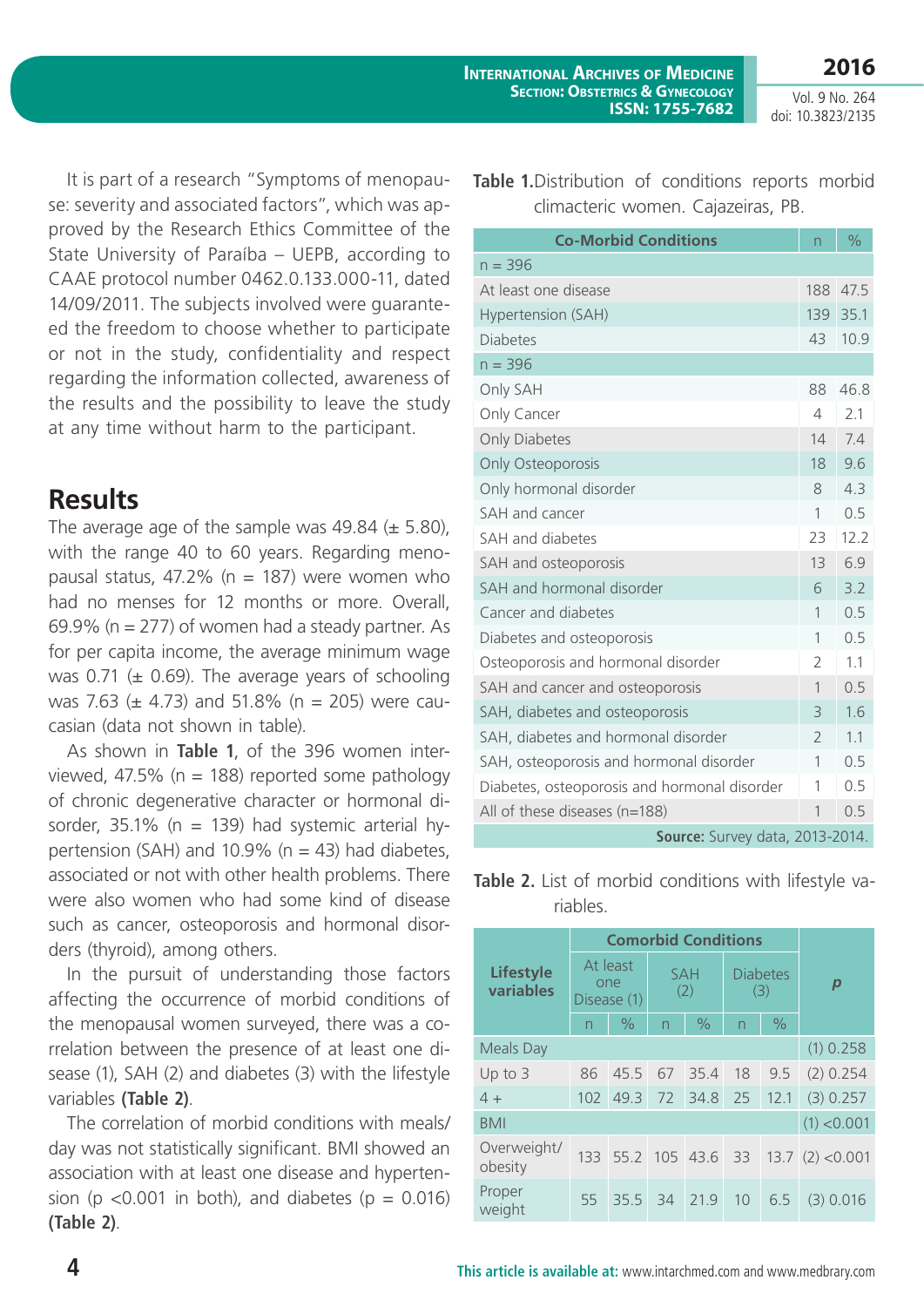**2016**

Vol. 9 No. 264 doi: 10.3823/2135

|                                 | <b>Comorbid Conditions</b>     |               |                          |      |                        |      |           |  |
|---------------------------------|--------------------------------|---------------|--------------------------|------|------------------------|------|-----------|--|
| <b>Lifestyle</b><br>variables   | At least<br>one<br>Disease (1) |               | <b>SAH</b><br>(2)        |      | <b>Diabetes</b><br>(3) |      | p         |  |
|                                 | $\overline{\phantom{0}}$       | $\frac{0}{0}$ | $\overline{\phantom{0}}$ | $\%$ | n                      | $\%$ |           |  |
| Sedentary lifestyle             | (1) 0.288                      |               |                          |      |                        |      |           |  |
| Yes                             | 133                            | 45.9          | 97                       | 33.4 | 32                     | 11.0 | (2) 0.254 |  |
| No                              | 55                             | 51.9          | 42                       | 39.6 | 11                     | 10.4 | (3) 0.507 |  |
| Smoking                         |                                |               |                          |      |                        |      | (1) 0.986 |  |
| Yes                             | 39                             | 47.6          | 27                       | 32.9 | 11                     | 13.4 | (2) 0.372 |  |
| No                              | 149                            | 47.5          | 112                      | 35.7 | 32                     | 10.2 | (3) 0.403 |  |
| Alcohol consumption             |                                |               |                          |      |                        |      | (1) 0.004 |  |
| Yes                             | 30                             | 34.5          | 20                       | 23.0 | 6                      | 6.9  | (2) 0.005 |  |
| <b>No</b>                       | 158                            | 51.1          | 119                      | 38.5 | 37                     | 12.0 | (3) 0.123 |  |
| Source: Survey data, 2013-2014. |                                |               |                          |      |                        |      |           |  |

In relation to physical activity and smoking, there was no statistical significance in any of the variables correlated with morbid conditions **(Table 2)**.

When assessing the use of alcohol with morbid conditions, we found a statistical dependence with at least one disease ( $p = 0.004$ ) and hypertension (p = 0.005) **(Table 2)**.

## **Discussion**

The findings with respect to age, in this study, are approximate to that which has been found in other studies in Brazil, addressing postmenopausal women, with an average age of 48.9 years  $(\pm 6.27)$ [12].

The incipient amounts shown in the years of study and per capita income reveal the low socioeconomic status of women investigated. Evidence of this nature have been demonstrated in several studies that cover this topic in Brazil [13-14]. In turn, the significant number of women addressed in this study that had a fixed partner, represents a percentage consistent with other studies addressing sociodemographic factors in climacteric women [15].

In the present study, we investigated the presence of morbid pictures in climacteric women. The most prevalent diseases mentioned by them were hyper-

tension, diabetes, cancer (and isolated or associated with other diseases), osteoporosis and hormone disorders (both isolated and/or associated with other diseases). A study conducted in Belo Horizonte with climacteric women between 40 and 65 years of age showed a rate of 28.4% and 6.7% for hypertension and diabetes, with both diseases relating to obesity and postmenopausal women [16].

It is known that, regardless of sex and stage of the life cycle in which each individual is, the determinants of their health condition are directly related to the adopted lifestyle. As perimenopause is an important phase in the female aging process, this denotes the value of knowing the components and factors that influence this important step, and the diseases that are most prevalent during this phase.

Although none of the morbidities show statistical significance with the amount of meals per day, it is known that the nutritional status and energy consumed during the day are determining factors in the presentation and progression of diseases.

In this sense, a study conducted in Pinheiral - RJ, Brazil, showed that 55% of surveyed women had a caloric intake which was below recommendations [17]. To support this, in a study with 200 women in Caxias do Sul - RS, it was demonstrated that the studied patients consumed 21.6 kcal/kg/day, which is also below recommended levels. However, this information has not been able to confirm a relationship with comorbidities or chronic diseases inherent in the climacteric, and consequently with aging [18].

The results found in this study may be explained by the fact that the investigation was restricted to asking about the number of meals eaten by women during the day. For different possible outcomes, more complex methods can be developed, such as the completion of questionnaires that inquire about the daily energy consumption, the different types of food consumed and the pattern of macro- and micronutrients in the diet.

Standing out from the extreme statistical dependence between BMI and the presence of at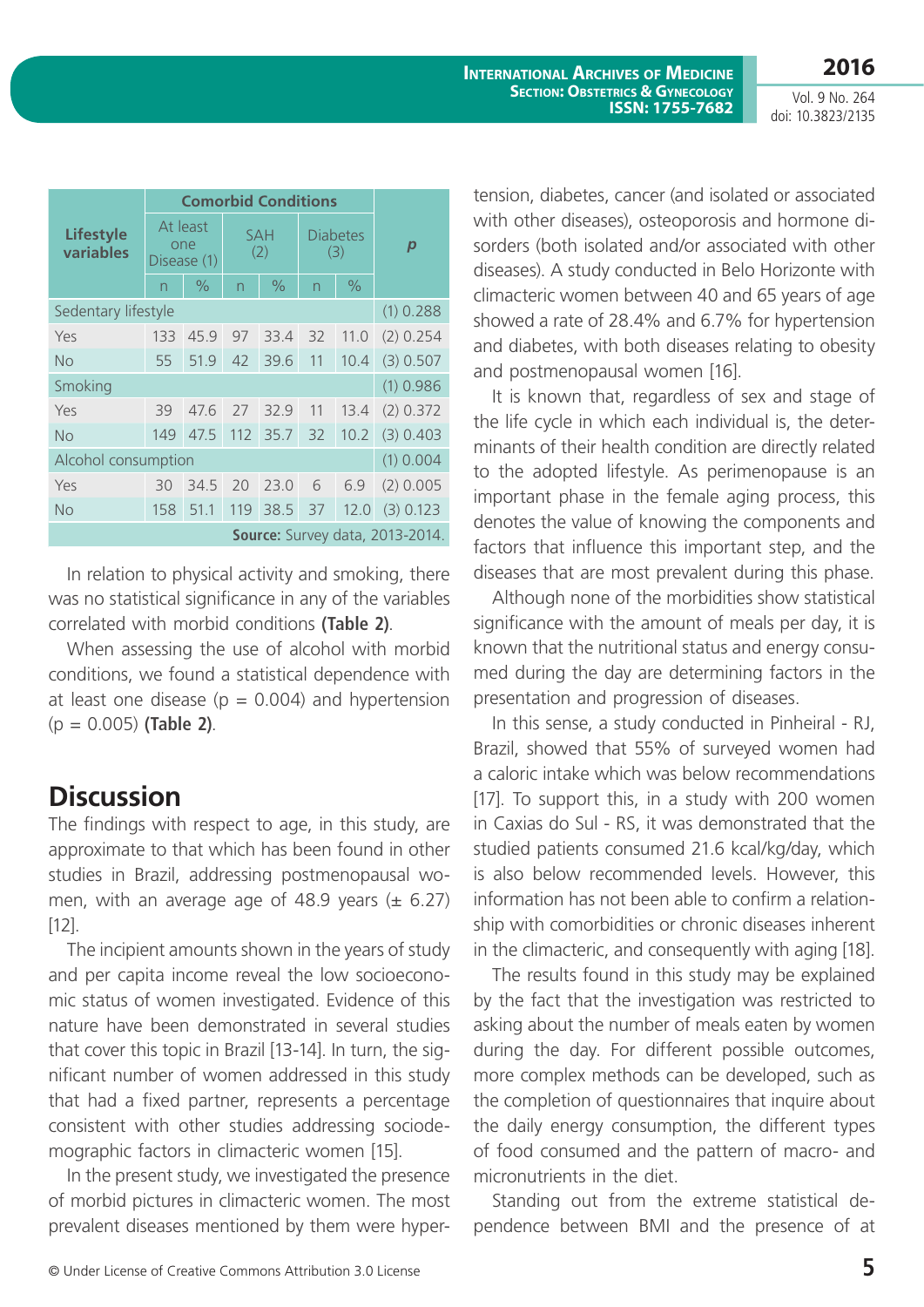**2016**

Vol. 9 No. 264 doi: 10.3823/2135

least one disease are hypertension and diabetes, highlighting the high percentage of women who were overweight/obese. Corroborating the results found, a retrospective study that analysed the medical records of 272 patients treated at Multidisciplinary Outpatient Climacteric Hospital of the Ribeirão Preto Medical School - USP, during 1983 and 2007, found that 78% were overweight or obese. When asked about the disease, 83.5% were hypertensive, 39.4% were diabetic and 69% had dyslipidaemia [19].

In another study with 307 women treated at the Clinic of Gynaecology and University Hospital of Obstetrics ABC Paulista, it was shown that 33.6% had hypertension, 4.9% had type II diabetes mellitus, 5.2% had hypercholesterolaemia and 6.8% had cardiovascular disease (CVD); the mean BMI of the group was  $27.3 \ (\pm 4.3)$  [20].

The relationship between the state of oestrogen deprivation, characteristic of menopause, weight gain and chronic diseases is evident. The changes that occur during menopause may be responsible for the emergence of diseases such as cancer, osteoporosis, sleep disorders, depressive symptoms, diabetes and hypertension. Thus, weight gain is related to the adoption of inappropriate food choices, predisposing climacteric women to chronic degenerative diseases [21]. It should be stressed that factors such as frequent weight gain associated with dyslipidaemia, hyperglycaemia, hypertension and insulin resistance favour the onset of metabolic syndrome.

Therefore, overweight and obesity in climacteric women is a public health problem in developed and underdeveloped countries. It is estimated that NCDs are responsible for 60% of deaths occurring worldwide. According to the Ministry of Health [22], in Brazil, NCDs account for 62.8% of deaths from known causes, noting that increasing BMI has a negative effect on the health of climacteric women, reducing welfare, causing difficult social integration, low self-esteem and social stigmatisation, and promoting a negative impact on quality of life. When

correlated with the presence of any disease, hypertension or diabetes with regular physical exercise did not show any statistical dependence, despite the high number of interviewees categorised as sedentary. Even without a relationship between the variables, the influence of physical exercise in the prevention, presentation or progression of chronic diseases in the population is clear, especially in climacteric women [23].

In this sense, although the present study did not demonstrate statistical dependence between the presence of diseases and physical inactivity, it promotes the adoption of healthy lifestyle habits, especially physical activity, and seeking better health and quality of life.

Although smoking did not appear to be related to morbid conditions, research shows that smoking is responsible for 71% of lung cancer cases, 42% of chronic respiratory disease cases and 10% of cardiovascular disease cases [24].

However, exposure to tobacco smoke is a cardiovascular risk factor, and quitting smoking is probably the most effective natural lifestyle measure to prevent cardiovascular disease such as stroke and myocardial infarction [25].

Associating smoking with diabetes, some studies have sought to show tobacco use as a predisposing factor for diabetes. However, these were unsuccessful, showing that only people considered diabetic and smokers had higher chances of developing certain types of cancer, and diabetic nephropathy [26-27].

Alcohol use was the second variable that presented statistical dependence on the presence of morbid conditions in menopausal women in this research. The few studies that address this issue within specific populations hinder the verification of the data; however, there is evidence that correlates the abuse of alcohol and the prevalence of chronic diseases [8]. According to the Ministry of Health of Brazil, alcohol consumption has increased within the female population, predisposing them to deve-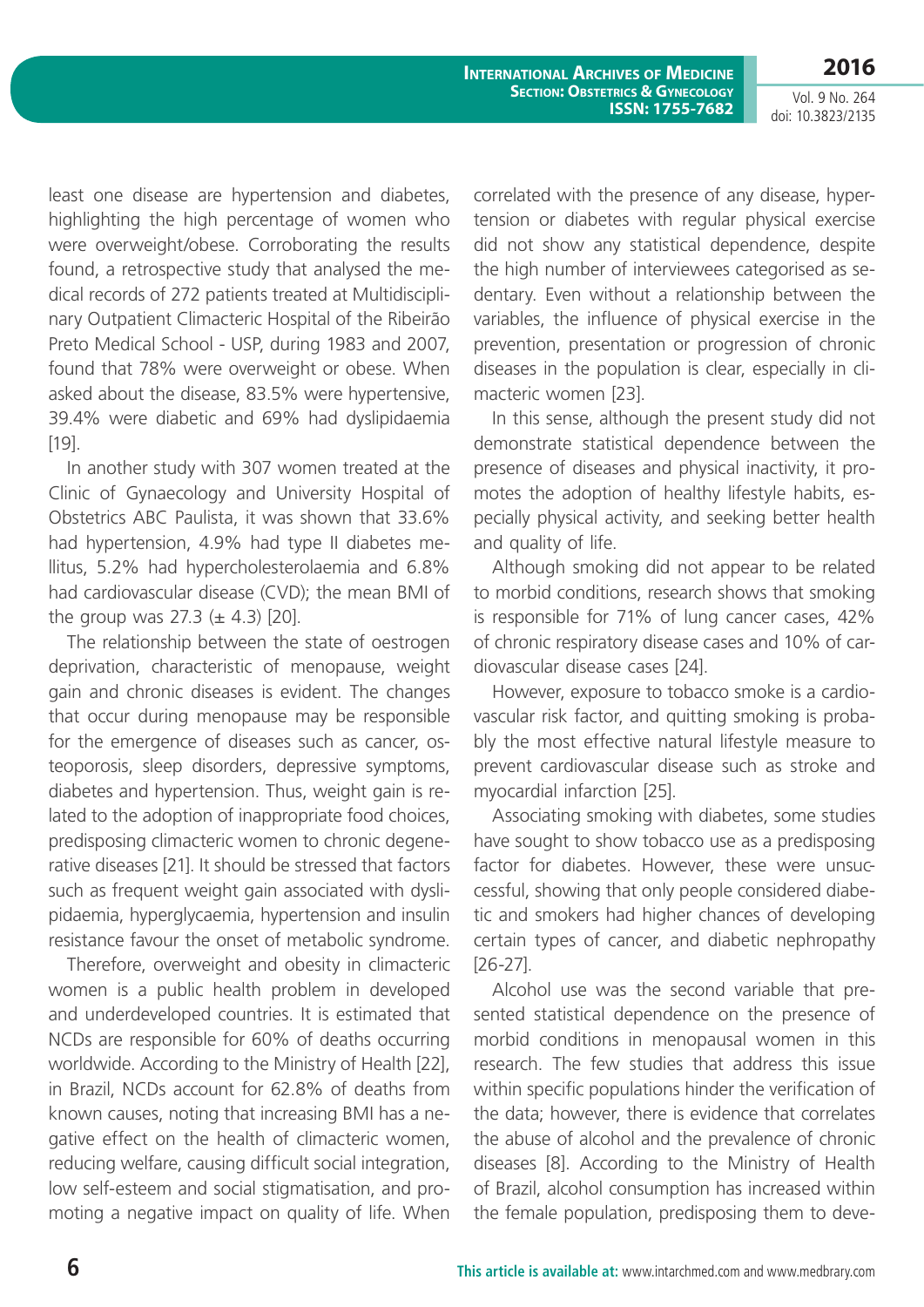Vol. 9 No. 264 doi: 10.3823/2135

lop several chronic diseases, including liver disease, cancers, and mental illness [28].

The relationship between alcohol consumption and hypertension was first described over 100 years ago when it was noticed that the sailors who drank litres of wine during the trips were more prone to high blood pressure [29]. However, the occurrence of hypertension secondary to alcohol ranges from 5% to 11%, in studies with different populations, suggesting the idea of potentially treatable causes of hypertension [30].

Relating alcohol use with diabetes did not demonstrate a statistical significance in this study, a fact confirmed by other analyses that, at most, have shown a tendency to a higher prevalence of diabetes among the study alcoholics [31].

One of the limitations of the research was the exclusion of women whose climacteric complaints were absent. However, climacteric symptoms are self-reported complaints; most are subjective in nature and therefore difficult to measure. They can often be overestimated or exacerbated by the participant at the time of collection.

In our study, most of the comparative studies were exploratory; therefore, the time at which the factors analysed arose could not be inferred which does not allow causality to be identified.

# **Conclusions**

This study is innovative for suggesting, with a satisfactory sample of the population, that the adoption of healthy lifestyle habits can contribute to a better quality of life in menopausal women, and can reduce the impact and occurrence of chronic diseases.

Although there are limitations of this research because it was conducted at a single moment, without intervention, without following the study population, failing to have specific laboratory tests conducted, and self-reporting symptoms, the results raise hypotheses about morbid frames in climacteric that deserve further investigation. Due to the complexity of the issue in question, much remains to be investigated.

Finally, this study highlights the need to carry out further studies, since research showed statistical trends that can only be proven or disproved via a longitudinal survey and case-control studies, trying to demonstrate cause and effect of variables lifestyle with the diseases cited by the women investigated.

#### **References**

- **1.** Fundo de população das Nações Unidas UNFPA; Helpage international. Envelhecimento no Século XXI: *Celebração e Desafio*. Nova York; 2012. [cited 2015 dec 19]. Available from: https://www.unfpa.org/sites/default/files/pub-pdf/Portuguese-Exec-Summary\_0.pdf.
- **2.** Garcia MAA, Odoni APC, Souza CSS, Frigério RM, Merlin SS. Idosos em cena: falas do adoecer. *Interface: Comunic, Saúde, Educ*, 2005; 9(18): 537-552. DOI: 10.1590/S1414- 32832005000300006
- **3.** De Lorenzi DRS, Catan LB, Cusin T, Felini R, Bassani F, Arpini AC. Caracterização da qualidade de vida segundo o estado menopausal entre mulheres da região sul do Brasil. *Rev. Bras. Saúde Matern. Infant*., 2009; 9 (4): 459-466. DOI: 10.1590/ S1519-38292009000400011
- **4.** Ministério da Saúde (Brasil). Secretária de Atenção à Saúde. *Manual de Atenção à Mulher no Climatério/Menopausa.*  Brasília: Ministério da Saúde; 2008.
- **5.** Veras R. Envelhecimento populacional contemporâneo: demandas, desafios e inovações. *Rev Saúde Pública* , 2009; 43 (3): 548-554. DOI: 10.1590/S0034-89102009005000025
- **6.** Ministério da Saúde (Brasil). Secretaria de Atenção à Saúde. *Diretrizes para o cuidado das pessoas com doenças crônicas nas redes de atenção à saúde e nas linhas de cuidado prioritárias.* Brasília: Ministério da Saúde; 2013. 28 p. [cited 2015 dec 22]. Available from: http://bvsms.saude.gov.br/bvs/publicacoes/ diretrizes\_cuidado\_pessoas\_doencas\_cronicas.pdf.
- **7.** Parahyba MI, Veras R. Diferenciais sociodemográficos no declínio funcional em mobilidade física entre os idosos no Brasil. *Ciên. Saúde Coletiva* , 2008; 13 (4): 1257-1264. DOI: 10.1590/ S1413-81232008000400022
- **8.** Malta DC, Iser BPM, Claro RM, Moura L, Bernal RTI, Nascimento AF, et al. Prevalência de fatores de risco e proteção para doenças crônicas não transmissíveis em adultos: estudo transversal, Brasil, 2011. *Epidemiol. Serv. Saúde* , 2013; 22 (3): 423-434.DOI: 10.5123/S1679-49742013000300007
- **9.** Daudt CVG. *Fatores de risco de doenças crônicas não transmissíveis em uma comunidade universitária do sul do Brasil (UFRGS)*. Porto Alegre. Tese (Doutorado) - Curso de Medicina, Universidade Federal do Rio Grande do Sul; 2013. [cited 2015 dec 20]. Available from: https://www.lume.ufrgs.br/bitstream/ handle/10183/88424/000911726.pdf?sequence=